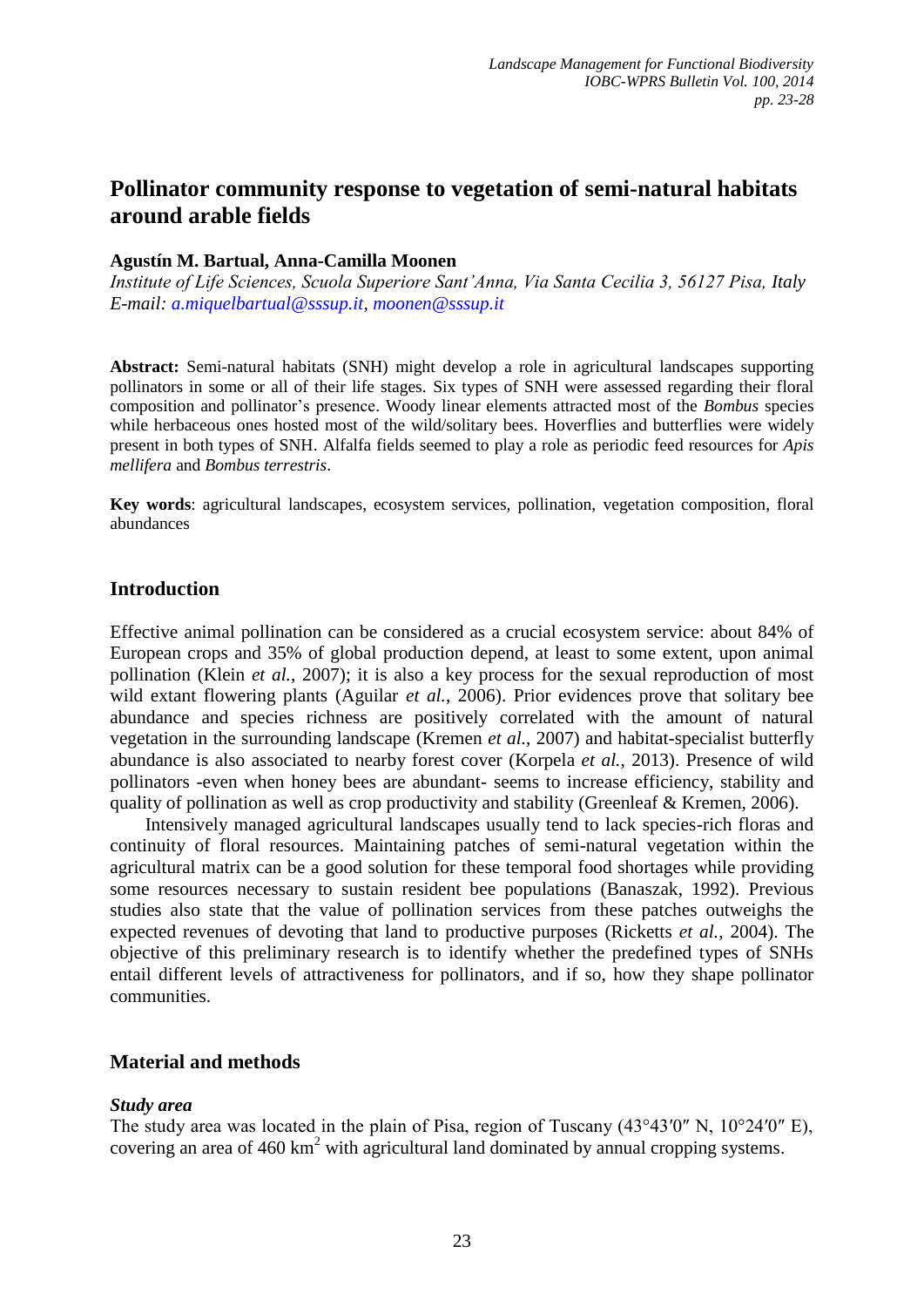### *Vegetation and pollinator surveys*

We surveyed 50 SNHs in 15 landscape sectors of one km radius scattered along the study area following a gradient of landscape complexity. For simplicity, landscape complexity was estimated as the total coverage of SNH based on aerial photographs. Each SNH was allocated to one of the five predefined categories: Woody areal (WA), Woody linear (WL), Herbaceous areal (HA), Herbaceous linear (HL) and In-field (FA). Any sampled element had a minimum surface of 150  $m<sup>2</sup>$  to guarantee a minimum impact on beneficials and ecosystem service delivery. In each landscape sector one SNH type for each category was selected, if present. The minimum distance between SNH was 200 m to ensure independence of measurements. In addition, three *Medicago sativa* fields (MSF) for hay present in three of the 15 selected landscape sectors were also surveyed to assess their potential as recurring food resources for pollinators in Mediterranean regions.

For each SNH, two transects of 1.5 m by 50 m were placed running parallel at the external (E) and internal (I) part of the element. In narrow elements where this was not possible both were located consecutively in line along the main axis of the element. Species floral abundances (number of inflorescences/ $m<sup>2</sup>$ ) were measured within each transect in 10 randomly distributed plots of 1  $m^2$  for flowers at 0-2 m height.

Simultaneously to vegetation surveys, pollinator community was assessed using standardized transect walks (Dafni *et al.*[, 2005\)](#page-4-4) in accordance with the vegetation ones. Pollinators and flower abundances were sampled in early June, late July and mid September. During a maximum of 10 minutes per transect unit the observer walked slowly and at a constant pace while recording all individuals of the following insect groups: bees (Hymenoptera: Apoidea: honey bees, bumble bees, other wild bees/solitary bees), hoverflies (Diptera: Syrphidae) and Lepidoptera. Honey bees and bumble bees were identified to species level and the remaining Apoidea were classified as "other wild bees/solitary bees"; hoverflies and butterflies were classified at family and order level respectively (Syrphidae and Lepidoptera). Transect walks were carried out following weather standards established by Pollard & Yates [\(1993\)](#page-5-3).

The sampling protocols used for this study are part of the common protocols developed in the FP7 project QuESSA (www.quessa.eu).

#### *Data analysis*

Species floral abundances were grouped by family. Vegetation and pollinator data were averaged over the three sampling times and analyzed using Canonical Correspondence Analysis (CCA) performed with the CANOCO 5.03 package [\(Ter Braak & Šmilauer, 2012\)](#page-5-4).

### **Results and discussion**

#### *Floral abundances*

CCA confirmed the expected differences in species composition among the predefined types of SNH. WL-I plots did not contain any flower and thus were excluded from the analysis. Polygonaceae, Convolvulaceae, Verbenaceae and Fabaceae were almost exclusive for herbaceous elements, while Lamiaceae, Rosaceae and Rubiaceae for woody ones. Apiaceae and Asteraceae were present in both types of elements denoting a broader level of dispersion and adaptability. Figure 1 shows distribution of flowering families across plots aggregated by "SNH type & Sampling Position". Explanatory variable [SNH type-Position (E/I)] accounted for 19.8% of the total variation. Permutation Test Results: On  $1<sup>st</sup>$  Axis, pseudo-F = 4.3,  $P = 0.036$ ; On All Axes, pseudo- $F = 1.6$ ,  $P = 0.004$ .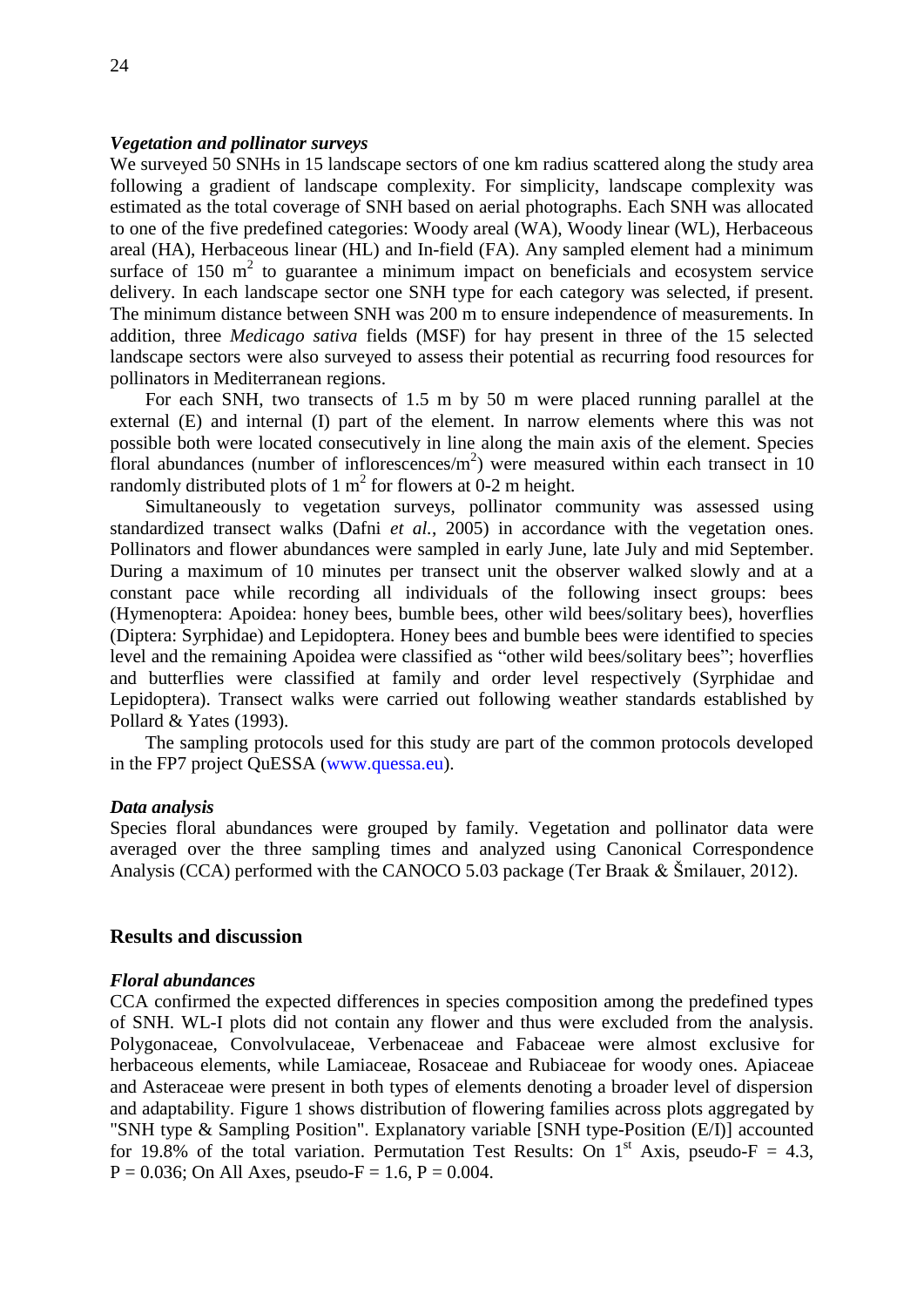

Figure 1. Distribution of flowering families across "SNH type-Position" aggregated plots (top). Dissimilarity of flower composition among "SNH type-Position" aggregated plots (bottom).

 $E =$  external, I = internal; for full names of Semi-Natural Habitats see Material & methods.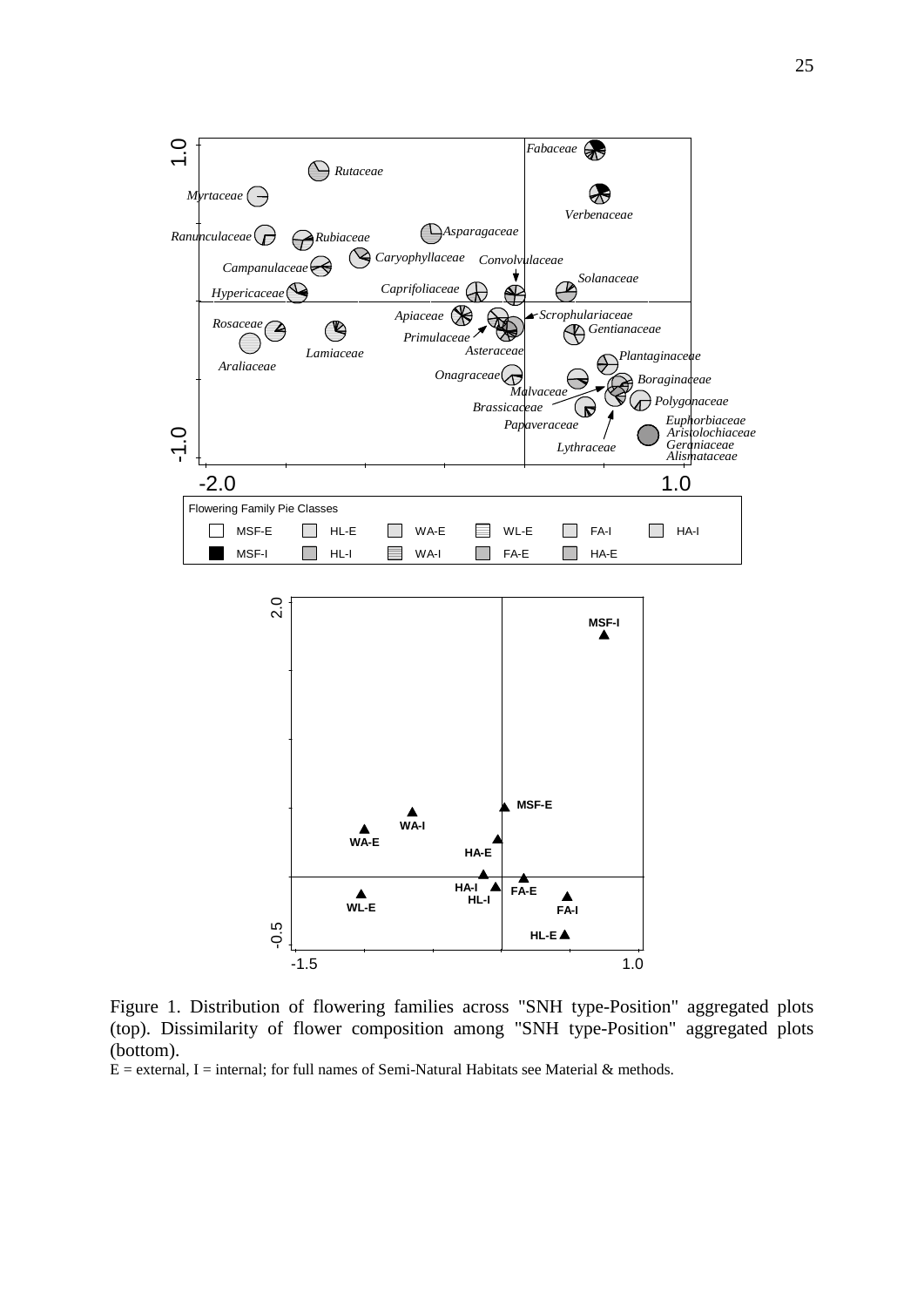

Figure 2. Distribution of pollinator groups across "SNH type-Position" aggregated plots (left). Dissimilarity of pollinator community composition among "SNH type-Position" aggregated plots (right).

 $\overline{E}$  = external, I = internal; for full names of Semi-Natural Habitats see Material & methods.

#### *Pollinator abundances*

Assessment of pollinator community showed that *Lepidoptera* and *Syrphidae* were quite ubiquitous among SNHs, while *B. pascuorum* was almost exclusively found in WL-E plots.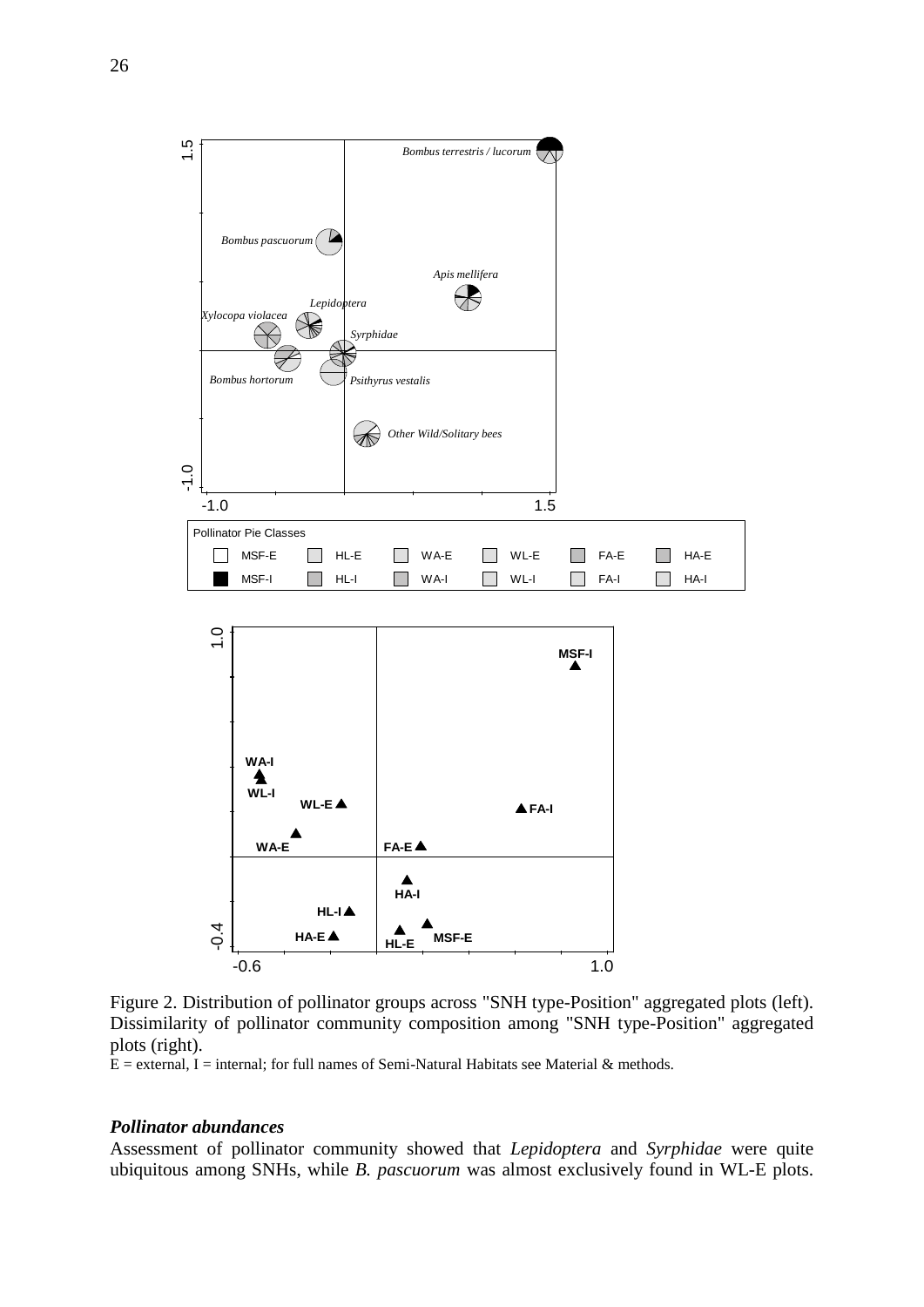Most of the "*B. terrestris/lucorum*" group specimens were recorded in flowering alfalfa fields, suggesting that these fields can act as feed stepping stone for big pollinators between periods of mass flowering crops. *A. mellifera* foraged in different SNH types but had a preference for herbaceous elements. Half of the "Other solitary/wild bees" group was found in the HL plots. An overview of pollinator community across SNH types is given in Figure 2: CCA of number of individuals by pollinator group with "SNH type-Position (E/I)" as explanatory variable accounting for  $23.5\%$  of the total variation. Permutation Test Results: On  $1<sup>st</sup>$  Axis, pseudo-F = 7.4, P = 0.06; On All Axes, pseudo-F = 2.0, P = 0.012.

Overall data showed that majority of *B. hortorum* and *B. pascuorum* were found in WL-E plots, with a floral community characterized by Lamiaceae and Rosaceae and dominated by Apiaceae, Asteraceae and Rosaceae. *B. terrestris/lucorum* group was highly attracted to alfalfa flowering fields, with half of their presences recorded there. "Other wild bees/solitary bees" group showed preference to HL elements, where floral resources were mostly dominated by Polygonaceae, Apiaceae and Asteraceae, and Malvaceae as characteristic one. Syrphids and butterflies were quite omnipresent, suggesting that they are related to families as Apiaceae and Asteraceae that are homogenously distributed in the SNHs. For *X. violacea,* woody elements seem to play an important role, since 25% of the specimens were found in WA-I plots. *A. mellifera* was present mostly in herbaceous elements but also in woody ones at flowering period of *Rubus* spp. suggesting its high dispersal ability and generalist behaviour. Comparison of the SNH classification based on vegetation composition and on pollinator community resulted in very similar clustering, indicating that SNH types have a consistent plant community hosting specific pollinators. However, further research is needed to disentangle plant-pollinator interactions with practical implementations.

### **Acknowledgements**

We thank the farmers for giving us access to the SNH on their fields and Simone Marini for his help during transect-walks and identification. This work was funded by the European FP7- KBBE project QuESSA, grant agreement 311879.

### **References**

- <span id="page-4-1"></span>Aguilar, R., Ashworth, L., Galetto, L. and Aizen, M. A. 2006: Plant reproductive susceptibility to habitat fragmentation: review and synthesis through a meta-analysis. Ecol. Lett. 9(8): 968-980.
- <span id="page-4-3"></span>Banaszak, J. 1992: Strategy for conservation of wild bees in an agricultural landscape. In: Biotic Diversity in Agroecosystems (eds. Paoletti, M. G. and Pimentel, D.): 179-192. Proceedings of a Symposium on Agroecology and Conservation Issues, 26-29 September 1990, Padua, Italy.
- <span id="page-4-4"></span>Dafni, A., Kevan, P. G. and Husband, B. C. 2005: Practical pollination biology. Enviroquest Ltd. Cambridge, Ontario, Canada.
- <span id="page-4-2"></span>Greenleaf, S. S. & Kremen, C. 2006: Wild bees enhance honey bees' pollination of hybrid sunflower. PNAS 103(37): 13890-13895.
- <span id="page-4-0"></span>Klein, A.-M., Vaissière, B. E., Cane, J. H., Steffan-Dewenter, I., Cunningham, S. A., Kremen, C. and Tscharntke, T. 2007: Importance of pollinators in changing landscapes for world crops. Proc. Roy. Soc. ser. B: Biol. Sci.. 274(1608): 303-313.